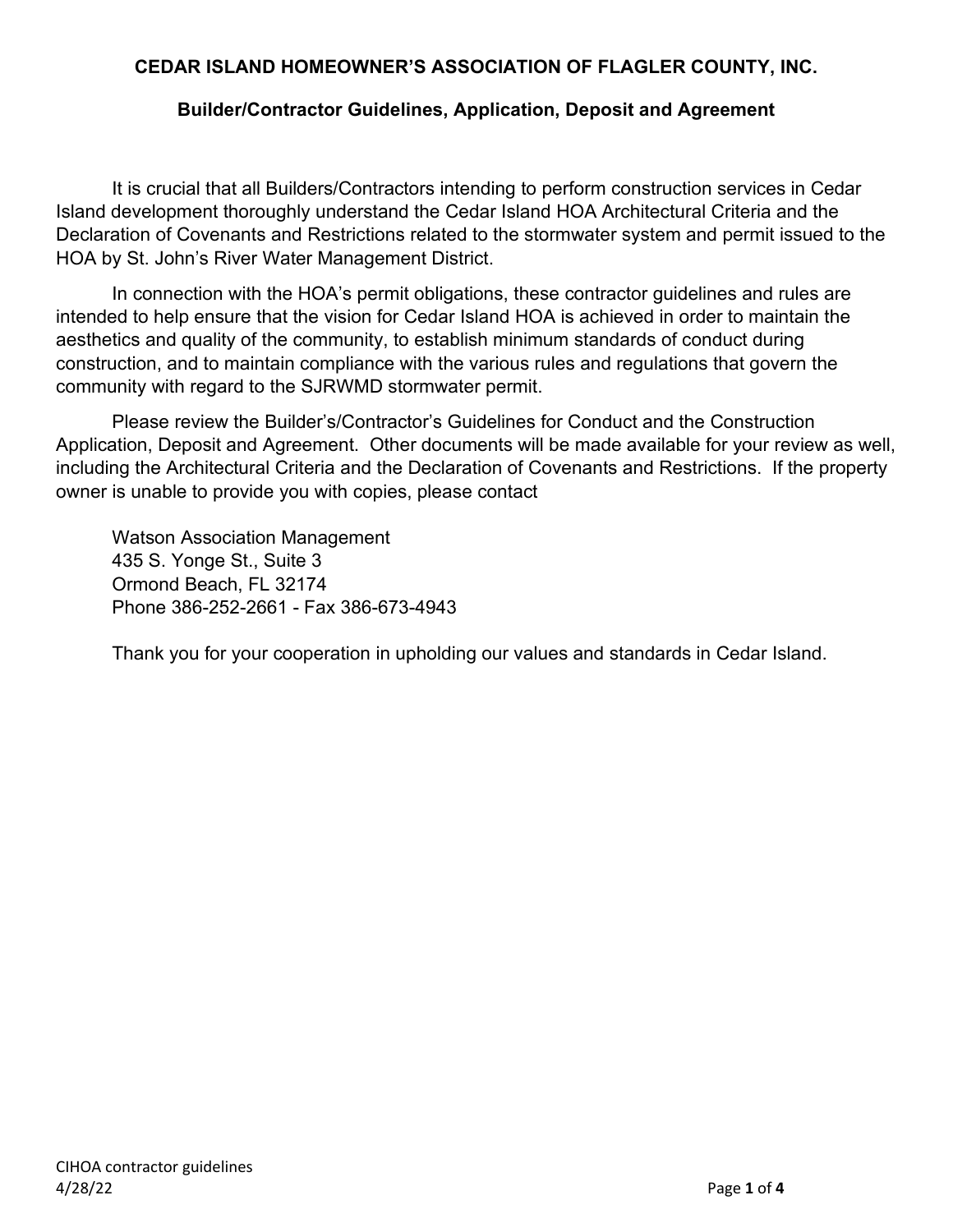# **BUILDER'S / CONTRACTOR'S GUIDELINES FOR CONDUCT**

Builders/Contractors shall be held responsible for the acts of their employees, subcontractors, suppliers and any other persons or parties involved in construction or alteration of the home site. Cedar Island HOA may impose fines for non-compliance. The Association requires the following:

- A. Ensure that the construction site is kept clean and free of all debris and waste materials. All construction debris and other trash shall be placed in appropriate containers or removed from the site by the end of each day. Stockpiles of unused materials shall be kept in a neat and orderly fashion if visible from the road. Placement of dumpsters on the site is required for new home builds or as requested by the ARB.
- B. Prohibit the placement of any construction debris, yard waste or any other type of trash or garbage on HOA property or any neighboring property unless prior written consent has been obtained from such owner.
- C. Ensure there is no burning on the construction site or neighboring properties.
- D. Install silt fencing on sites that create the possibility of sand/soil eroding off the site.
- E. Dirt and debris shall be removed from the road by day's end. Sand/soil or other contaminants must not be allowed to accumulate in the streets/gutters or wash into the stormwater system.
- F. Maintain portable toilets at the construction site for new home builds or as requested by ARB.
- G. Prohibit the consumption of alcoholic beverages, illegal drugs, or other intoxicants that could hamper the safety or well-being of other personnel on the site, while also affecting the quality of workmanship.
- H. Contractors, subcontractors, and their employees may only park on one side of the road during construction hours and may not park on any adjoining properties unless prior written consent is obtained.
- I. Ensure all those for whom the builder is responsible are properly insured.
- J. Ensure all those for whom the builder is responsible comply with the rules and regulations of the ARB and HOA.
- K. Limiting working hours for construction personnel to 7:00 AM to 7:00 PM on Mondays Fridays and 8:00 AM to 5:00 PM on Saturdays and Sundays. No construction work will be allowed on the following holidays: New Year's Day, Memorial Day, July 4th, Labor Day, Thanksgiving Day, and Christmas Day.
- L. Prohibit construction personnel from bringing children under the age of 12 or pets to the work site.
- M. Prohibit the playing of loud music or other sounds from non-construction activities deemed as an annoyance to residents.
- N. Prohibit the use of adjacent properties for access to storage of material, machinery or equipment without prior written consent.
- O. Limit all builders, employees, subcontractors, and suppliers to construction-only related activities at the designated site.
- P. Allow access to the site by the HOA or its authorized representatives at reasonable times with prior notice for inspections to ensure compliance with all appliable requirements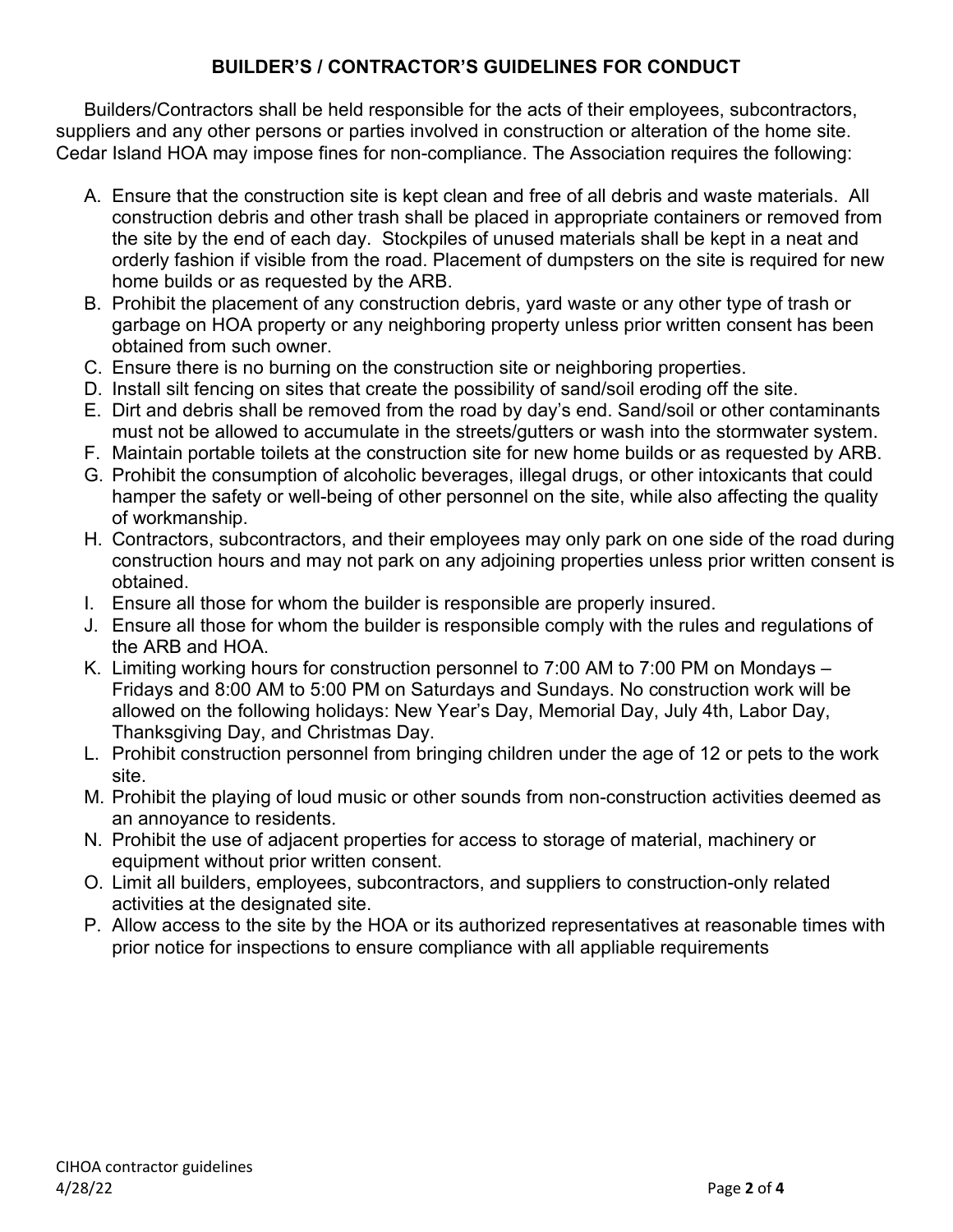### **CEDAR ISLAND HOMEOWNER'S ASSOCIATION OF FLAGLER COUNTY, INC. ("HOA")**

Submit to: Watson Association Management 435 S. Yonge St., Suite 3, Ormond Beach, FL 32174 - Phone 386-252-2661 - Fax 386-673-4943 **ARCHITECTURAL REVIEW BOARD (ARB)**

## **CONSTRUCTION APPLICATION, DEPOSIT AND AGREEMENT**

#### **BUILDER/CONTRACTOR INFORMATION**

| Phone                                                                                                                                                                                                                                                                                                                    | FL Contractor License # __________________________                                                                                                                                             |
|--------------------------------------------------------------------------------------------------------------------------------------------------------------------------------------------------------------------------------------------------------------------------------------------------------------------------|------------------------------------------------------------------------------------------------------------------------------------------------------------------------------------------------|
|                                                                                                                                                                                                                                                                                                                          |                                                                                                                                                                                                |
| Please submit the following (may be emailed to caminfo@watsonrealtycorp.com):<br>Company Resume: Include the number of years in business<br>Copy of Contractor's Licenses (state, city and county as applicable)<br>Insurance indicating the same shall be provided at that time.<br>Insurance agent contact information | Certificate of Insurance for General Liability and Workers Compensation. The Association shall<br>be named as an additional insured prior to commencement of construction and a Certificate of |
| <b>CONSTRUCTION LOCATION</b>                                                                                                                                                                                                                                                                                             |                                                                                                                                                                                                |
|                                                                                                                                                                                                                                                                                                                          |                                                                                                                                                                                                |
|                                                                                                                                                                                                                                                                                                                          |                                                                                                                                                                                                |
|                                                                                                                                                                                                                                                                                                                          |                                                                                                                                                                                                |
|                                                                                                                                                                                                                                                                                                                          | Email                                                                                                                                                                                          |
| <b>TYPE OF CONSTRUCTION</b><br>New Construction ______<br>Other Improvement ______<br><b>Brief description</b>                                                                                                                                                                                                           |                                                                                                                                                                                                |

#### **CONSTRUCTION DEPOSITS**

This deposit is to be paid by the Builder/Contractor only. It is to ensure Builder's/Contractor's compliance with HOA requirements. It is refundable after project completion when final inspection validates that work was completed in accordance with the approved plans and no violations of HOA rules or damage to buffer zones, conservation easements or HOA property has occurred. If Builder/Contractor fails to correct violations after notice from the HOA or management company, the HOA will take steps to correct violations and restore property damage and will use such amount of the deposit money as necessary to cover expenses for such work. The balance, if any, will be returned to the Builder/Contractor after corrections and/or restoration has been completed.

| New Home Construction                                | \$7,500.00 |
|------------------------------------------------------|------------|
| Pools and Spas (when contractor directly with Owner) | \$2.500.00 |
| Major Alteration, Addition, Screen Room              | \$2,500.00 |

Payable to Cedar Island Homeowner's Association

| Contractor Deposit \$ | Date/Check |
|-----------------------|------------|
|-----------------------|------------|

Received by: Printed Name and Signature

 $\#$